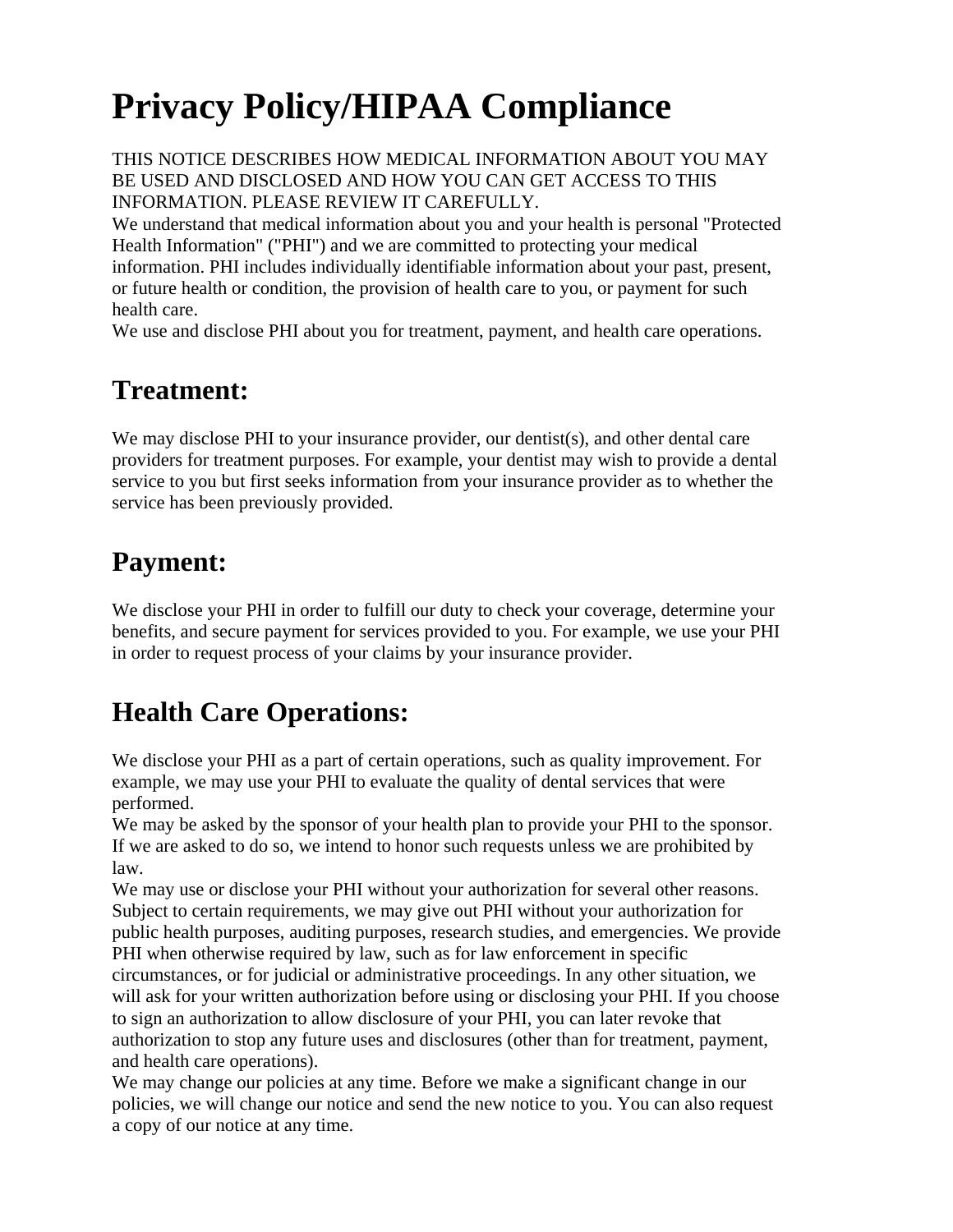## **Individual Rights**

In most cases, you have the right to view or get a copy of your PHI. You also have the right to receive a list of instances where we have disclosed your PHI without your written authorization for reasons other than treatment, payment, or health care operations. If you believe that information in your record is incorrect or if important information is missing, you have the right to request that we correct the existing information or add the missing information. You may request in writing that we not use or disclose your PHI for treatment, payment, and health care operations except when specifically authorized by you, when required by law, or in emergency circumstances. We will consider your request but are not legally required to accept it. You also have the right to receive confidential communications of PHI by alternative means or at alternative locations, if you clearly state that disclosure of all or part of your PHI could endanger you.

#### **Complaints**

If you are concerned that we have violated your privacy rights, or you disagree with a decision we have made about access to your records, you may contact the address listed below. You may also send a written complaint to the U.S. Department of Health and Human Services. Customer Service can provide you with the appropriate address upon request.

### **Our Legal Duty**

We are required by law to protect the privacy of your information, provide this notice about our information practices, and follow the information practices that are described in this notice. If you wish to inspect your records, receive a listing of disclosures, or correct or add to the information in your record, or if you have any questions, complaints, or concerns, please contact our office.